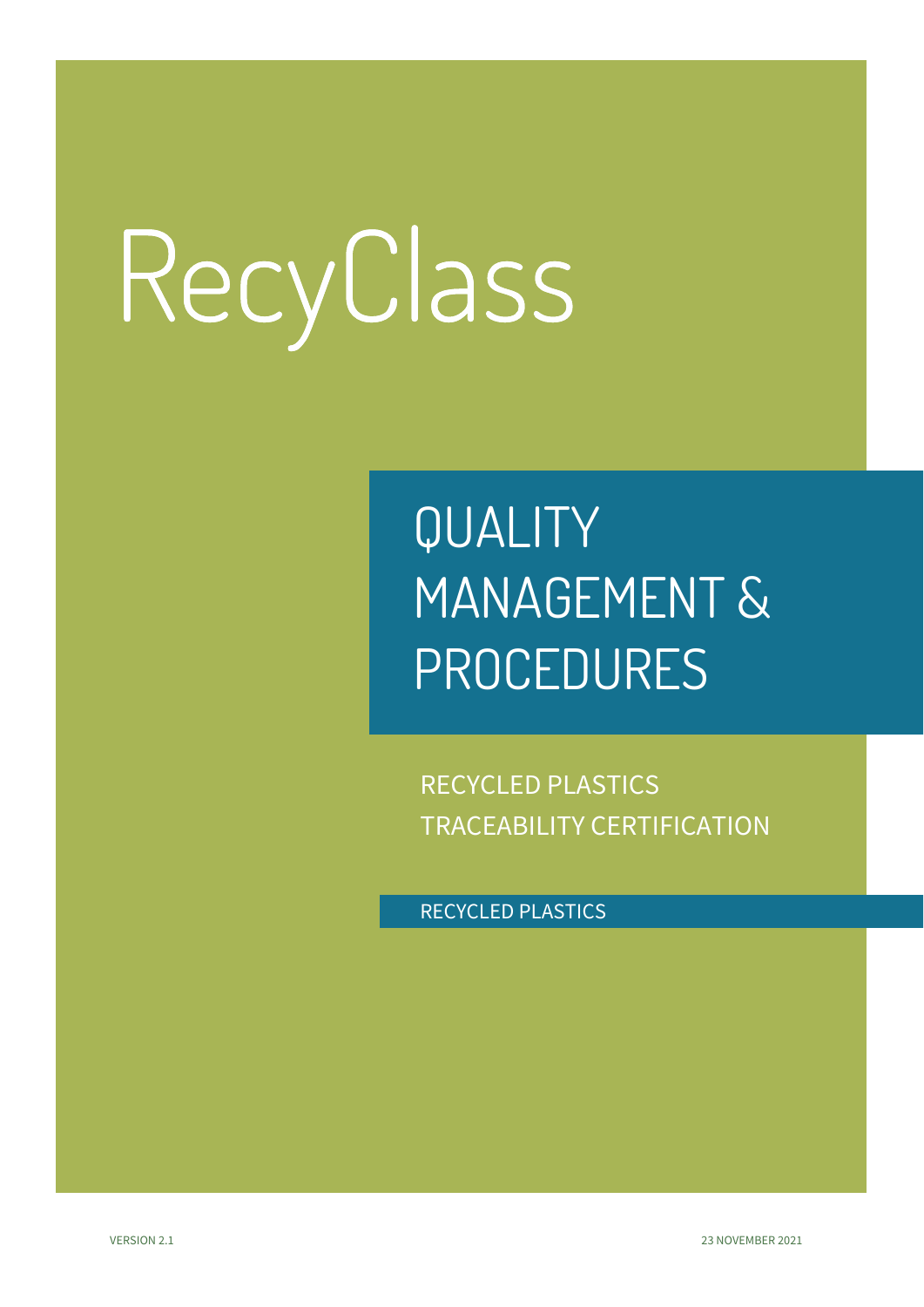## CONTENT

| $\mathbf{1}$ . |  |
|----------------|--|
| 2.             |  |
| 3.             |  |
| 4.             |  |
| 5.             |  |
| 6.             |  |
| 7.             |  |
| 8.             |  |
| 9.             |  |
| 10.            |  |
| 11.            |  |
| 12.            |  |
| 13.            |  |
| 14.            |  |
| 15.            |  |
| 16.            |  |
| 17.            |  |
| 18.            |  |
| 19.            |  |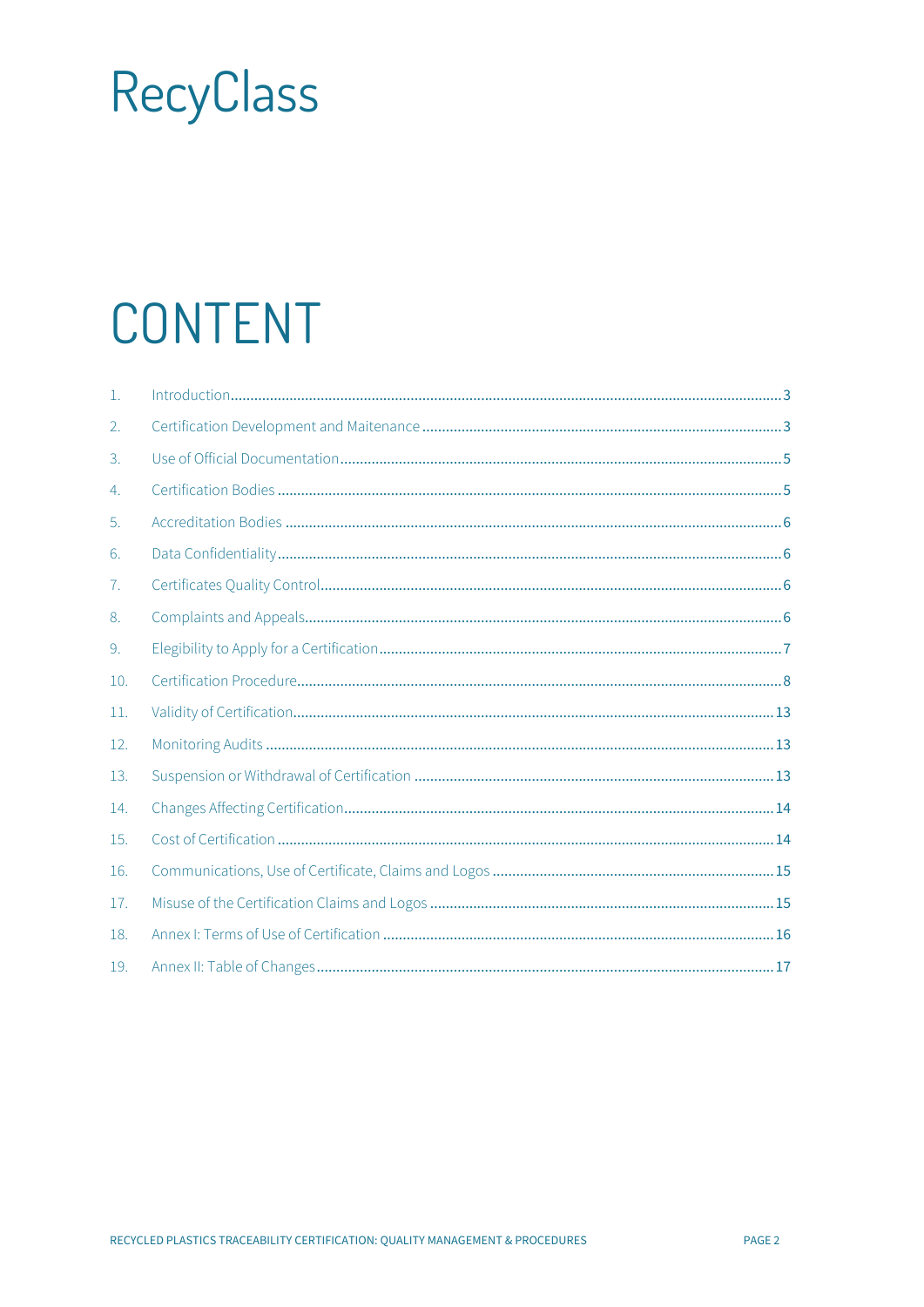### <span id="page-2-0"></span>1. INTRODUCTION

This document lays out quality management systems of the RecyClass Recycled Plastics Traceability Certification and lays out the procedure to apply for and obtain Certification.

The Certification offers a reliable third-party audit of recycled plastics traceability across the whole value chain; thus, validating the share of recycled content in products and the origin, source, and type of the waste.

#### <span id="page-2-1"></span>2. CERTIFICATION DEVELOPMENT AND MAINTENANCE

RecyClass Certification Schemes are owned, developed and reviewed by RecyClass who ensures adequate documentation for the maintenance and improvement of the Certification.

RecyClass regularly review all available documentation including the Audit Scheme, Guidance and Audit Checklist, Audit Report templates, and Quality Management Systems and Procedures according to available information and current practices within the industry to ensure traceability and chain of custody of recycled plastics along the value chain. Changes and updates are implemented by the RecyClass Steering Board which is composed by representatives of RecyClass as laid out in the document "RecyClass Internal Procedures".

A non-exhaustive list of cases where changes to Certification documentation might be needed might be found below:

- Changes to relevant European standards (e.g., EN 15343) or relevant legislation (e.g., requirements on the calculation of recycled content) under the focus and scope of the Certification. Updates will need to be reflected into the Certification documentation.
- Changes in the focus or/and scope of the RecyClass Recycled Plastics Traceability Certification by the RecyClass Steering Board.
- Repeated feedback from auditors following their experience during the audit process, check of conformity with audit requirements and completion of the Audit Report. Frequent valuable comments will be taken into the Steering Board for consideration to improve the Certification documentation.
- Stakeholders' feedback and proposals from RecyClass members and supporters. If valuable and relevant to the Certification focus and scope, will be submitted to the Steering Board for consideration.

RecyClass considers and records all proposals to Certification and assesses its suitability within the Certification scope. Feedback is provided when appropriate within a period of 3 months.

Suitable feedback is included in the respective documentation during the review. Reviewed documents are consulted with Certification Bodies to ensure the suitability and fitness of the added requirements or procedures. The RecyClass SB approves the final version of the documents for publication.

Figure 1 summarises the different steps for the revision and development of requirements and procedures within the Certification.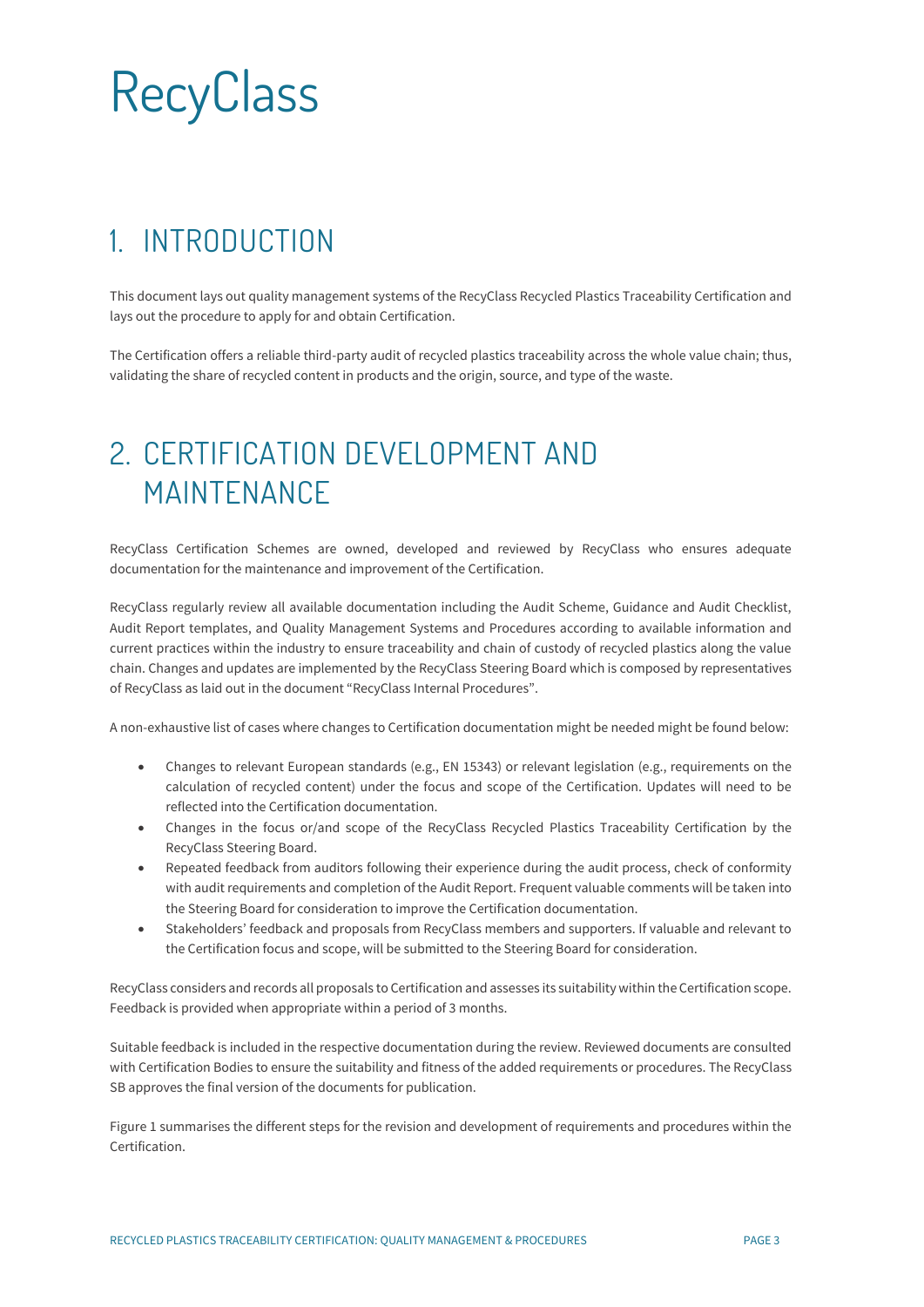

*Figure 1. RecyClass process for revision and development of Certification documentation*

Documentation development and review is structured as follows:

#### • **Major Certification Documentation Development and Review**

General review of requirements, procedures and guidelines following changes to focus or scope of Certification or changes to the declaration of compliance, as well as feedback and/or proposals for development. This includes major suggestions to the Audit Scheme requirements and the certification procedure under or outside the focus and scope of the Certification.

These changes will have a major impact to the results of the Audit and will be recorded as a new version of the documents indicated as version X.

#### • **Minor Certification Documentation Development and Review**

Editorial changes, additional descriptions, or clarifications that will facilitate the understanding and usability of all available Certification documentation. Minor review of requirements, procedures and guidelines within the focus or scope of Certification. Changes in relevant regulation or legislation in the scope of Certification. These changes will have a minor impact to the results of the audit and they will be recorded as a new sub version of the documentation indicated as version X.X.

#### 21 SYSTEMATIC REVIEW

A review and development of Certification documentation can be launched at any time by RecyClass. In addition, RecyClass will propose a systematic review of all available documentation every 3 years.

RecyClass will keep Certification Bodies informed of the release of a new document version for implementation. Changes or additions to all documentation will be detailed in the Version control table at the end of each document.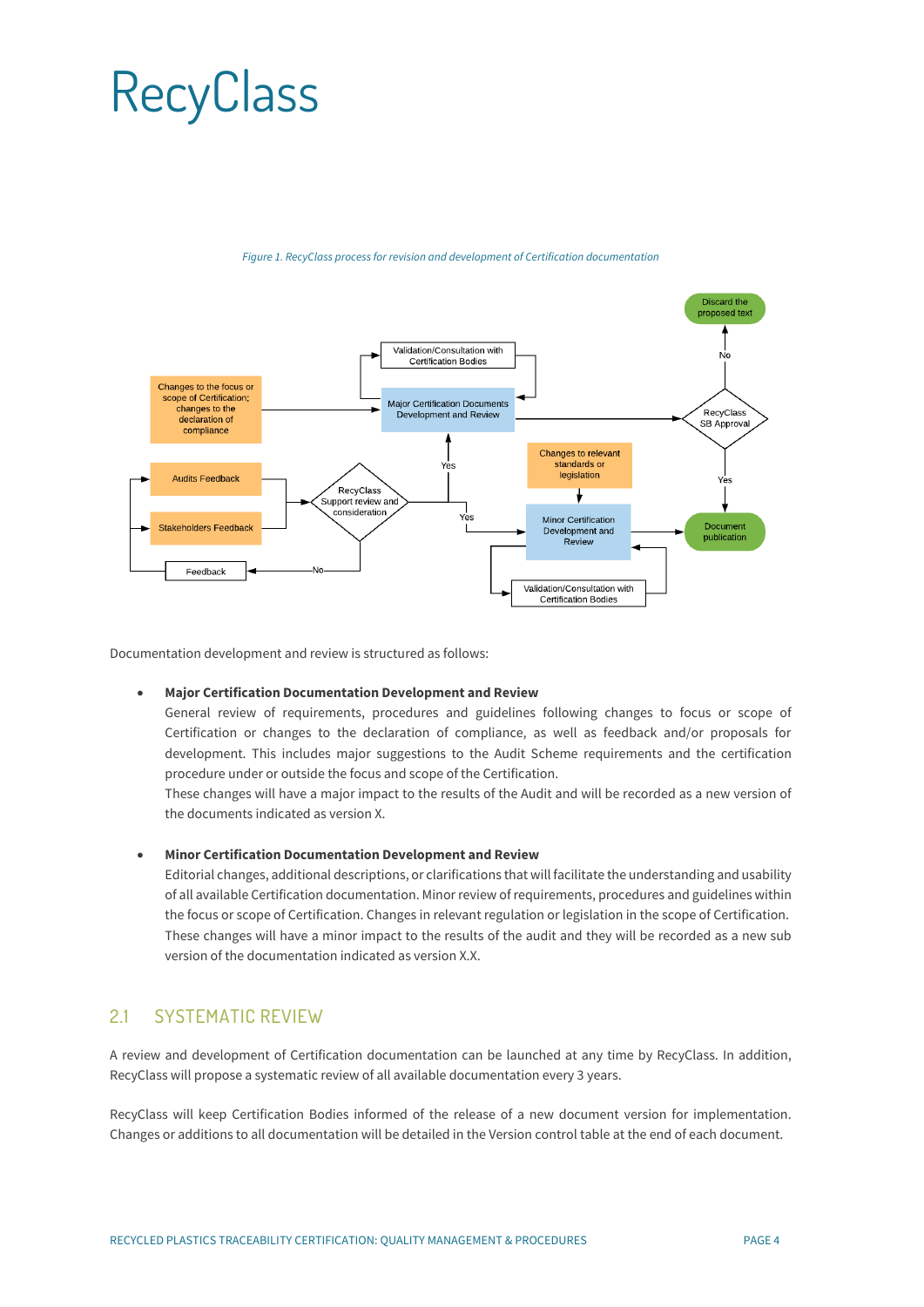#### 2.2 COMMUNICATION OF CHANGES

RecyClass will communicate via email the release of any document new version (X) to Certification Bodies, Certification holders, applicants and RecyClass members and supporters. Major changes made within the relevant documents will be described.

RecyClass will communicate via email the release of any document new version (X.X) to Certification Bodies.

RecyClass can offer support to Certification Bodies to adapt the audit evaluation according to the newly set requirements or procedures. Support can be given in form of a training for auditors or exchange of information during a call or via email.

<span id="page-4-0"></span>Changes will also be communicated to National Accreditation Body via email informing of the changes.

#### 3. USE OF OFFICIAL DOCUMENTATION

RecyClass Recycled Plastics Traceability Certification documentation are published in English on the RecyClass website. Certification Bodies must use official RecyClass document templates to procure the Audit Report, Certificate and additional documentation to the applicant in English.

The new version of the Audit Scheme or any other Certification documentation must be used for any new Certification requests accepted by a Certification Body. Certification requests are considered new upon the signature of the Certification Agreement.

Applicants who signed the Certification Agreement prior to the publication of a document new version, may use the previous versions with which they started the evaluation process. Certification Bodies should offer the opportunity to continue the audit with the newest versions.

<span id="page-4-1"></span>RecyClass may determine specific conditions with the publication of a transition period.

### 4. CERTIFICATION BODIES

RecyClass Certifications are issued by recognised Certification Bodies duly represented by a recognised auditor who operates according to the procedures described in this document, the requirements included in the document "Certification Bodies and Auditors Requirements" and the terms of the Cooperation Agreement.

Certification Bodies ensure that the Applicant complies with the terms described in the Certification Agreement.

Communication between Certification Bodies and RecyClass must be kept at a regular basis. Certification Bodies must communicate to RecyClass any new applications for Certification. RecyClass will provide a unique certification code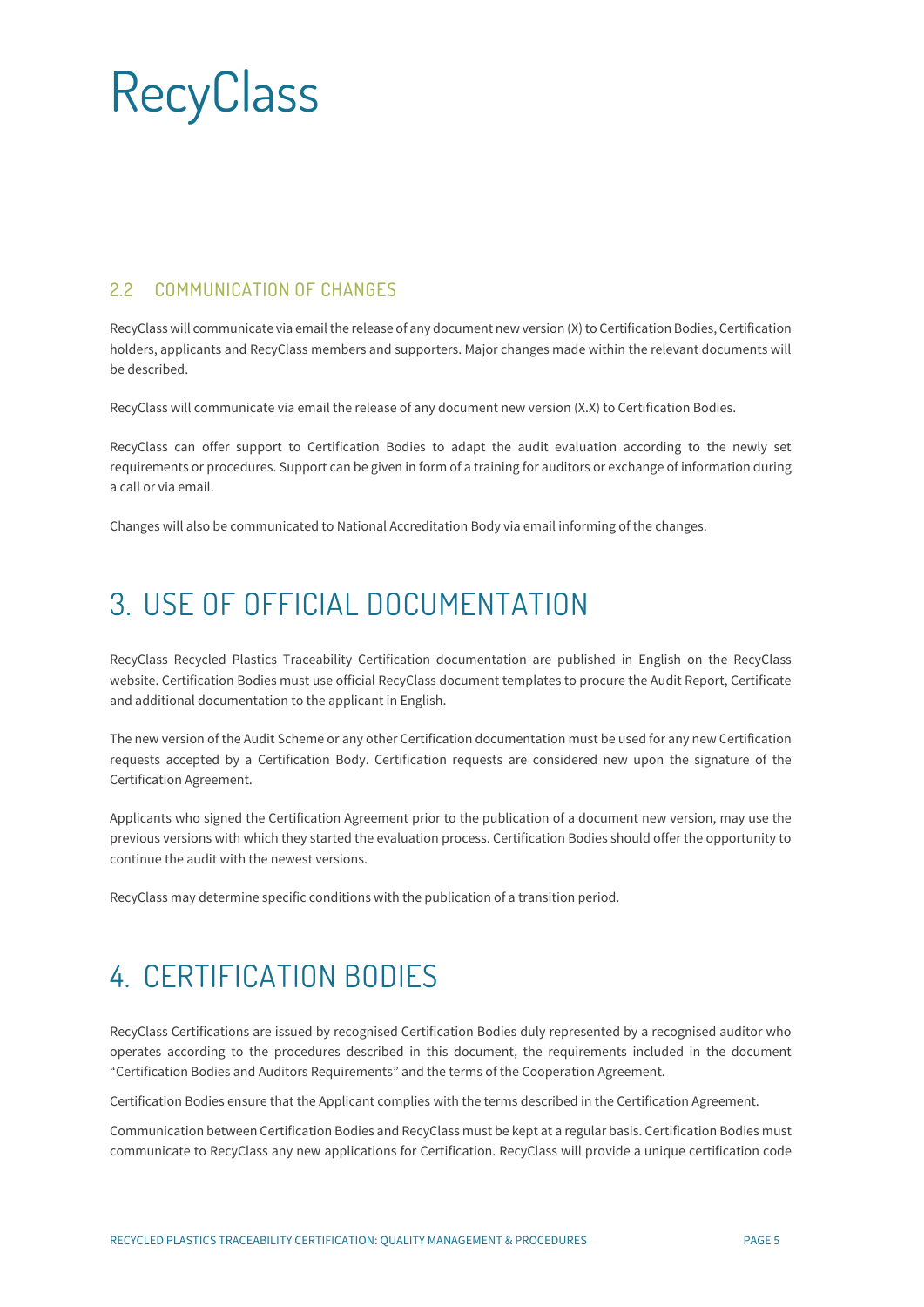for registration. Certification Bodies must communicate to RecyClass the organisation of the on-site audits and Certification decision of initial audits, provisional audits and monitoring audits.

RecyClass can organise workshops to align views among the auditors and communicate new developments on the Scheme.

### <span id="page-5-0"></span>5. ACCREDITATION BODIES

National Accreditation Bodies conducts the accreditation procedure according to ISO 17011. Auditors taking part in the evaluation of Certification Bodies should have knowledge about the plastics industry and a good understanding on the traceability of materials.

During the assessment of the certification procedure, National Accreditation Bodies may rely on the documents requested during the documentation evaluation as described in section 10.

#### <span id="page-5-1"></span>6. DATA CONFIDENTIALITY

Confidential information shared between the applicant and the Certification Body during the auditing process must be protected by the signatory of a Non-Disclosure Agreement between both parties. The NDA must also cover the information shared in the application form.

<span id="page-5-2"></span>RecyClass employees and subcontractors must also sign a Non-Disclosure Agreement with RecyClass.

#### 7. CERTIFICATES QUALITY CONTROL

A control system guarantees the quality and rigour of all audit reports via an internal sample check procedure which ensures coherence and consistency among all issued certificates.

A RecyClass expert will select several audit reports annually for a sample check. The review of the Audit Reports is made anonymously using a third-party code to preserve the confidentiality of the applicant.

Any non-conformities within the audit reports or non-compliant behaviour or breach of the cooperation agreement with Certification Bodies may be reported to the Steering Board according to the procedures described in the document "Auditors and Certification Bodies Requirements".

#### <span id="page-5-3"></span>8. COMPLAINTS AND APPEALS

Complaints and appeals are handled according to the procedure described in Figure 2.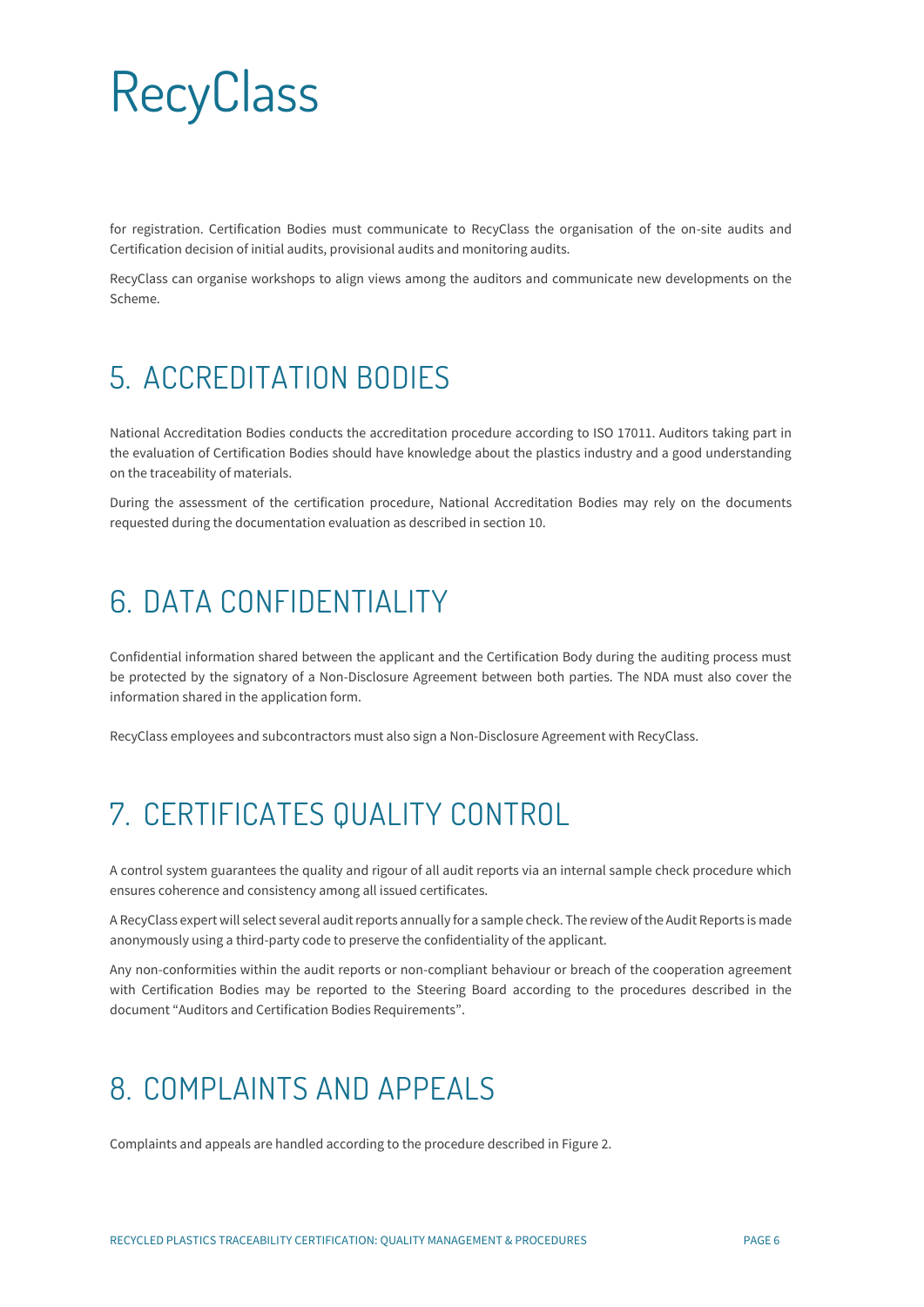#### *Figure 2. Complaints and appeals procedure*



Applicants can address appeals against a Certification decision to the issuing Certification Body. Certification Bodies must consider all appeals for reconsideration of a decision that has been made regarding to the Certification. Other complaints about a Certification Body must also be submitted to the issuing Certification Body. The Certification Body must consider and address all inquiries and maintain records of them. Certification Bodies may request RecyClass to assist on the interpretation of the requirements and procedures of the Certification Audit Scheme. Certification Bodies must keep their own appeals and complaints procedure in accordance with the provisions of ISO /IEC 17065.

#### 8.1 COMPLAINTS AND APPEALS TO RECYCLASS

When a complaint or appeal is not, or cannot be, resolved by the Certification Body, the issuer or the Certification Body can address them to RecyClass directly. Applicants can also direct complaints directly to RecyClass in case of lack of response from the Certification Body. The appeal procedure does not suspend the original decision of the Certification Body. Complaints and appeals must be submitted to RecyClass via official letter within one month of the formal notification of the Certification decision.

### <span id="page-6-0"></span>9. ELEGIBILITY TO APPLY FOR A CERTIFICATION

Any product, component or family of products containing recycled plastics may apply for Certification. Namely, compounds, semi-finished or finished products or components which are either ready for commercialisation or are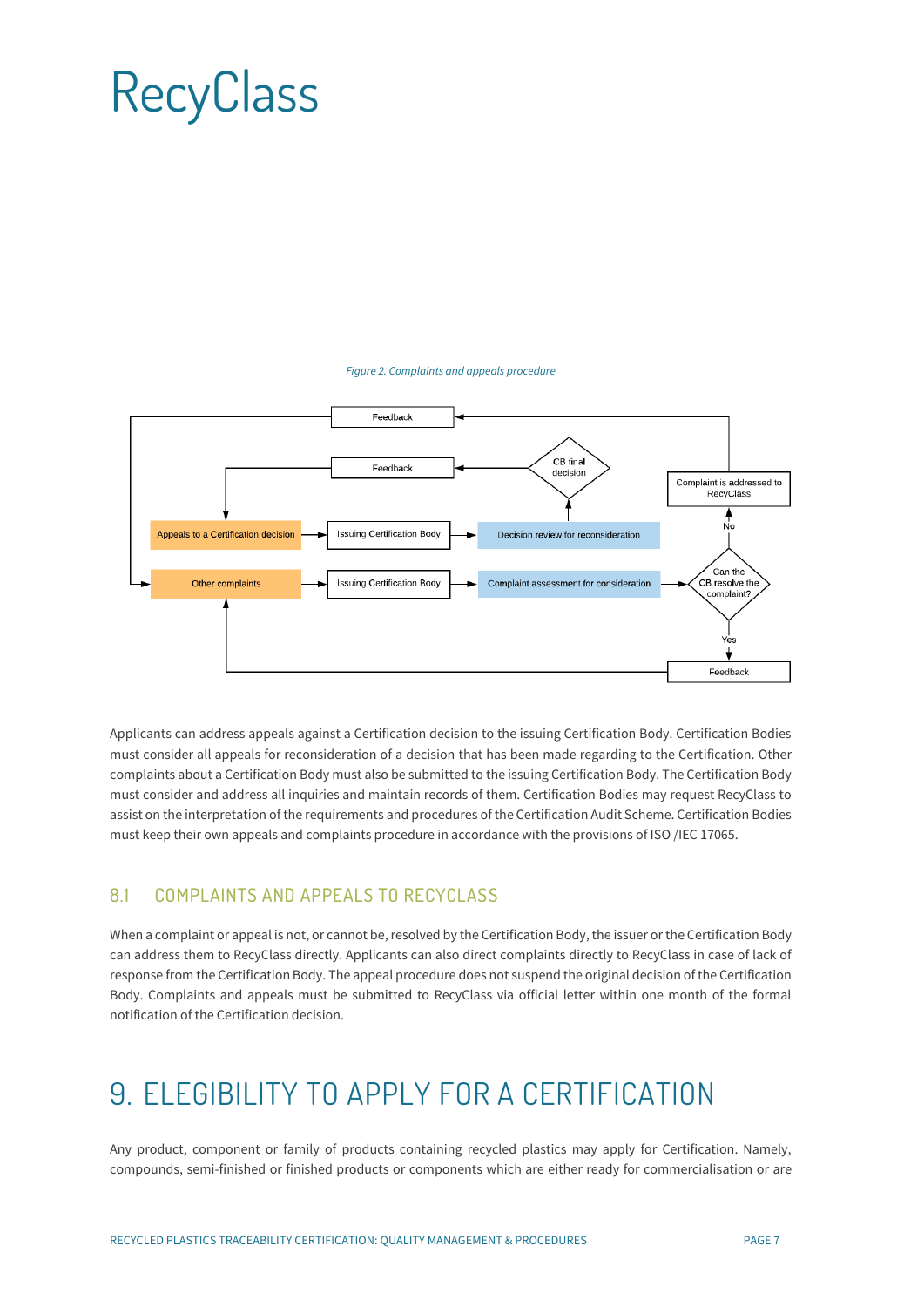still under the control of the value chain and sold B2B. Process within a defined site shall be able to maintain traceability of recycled plastics.

### <span id="page-7-0"></span>10.CERTIFICATION PROCEDURE

The Applicant may contact a recognised Certification Body to start the Certification procedure. As a first step, Certification Bodies will provide the necessary information to applicants for their understanding of the focus of the Audit Scheme, object of Certification and procedures. Certification Bodies will assess the eligibility of the applicant.

Following the introduction, applicants must submit their applications for Certification using the Application Form. Certification Bodies might ask for clarification or additional information that will allow them to propose a plan for the audit and send a budget proposal. The audit evaluation plan must include provisional dates for delivering of the first Draft Report, finalised Audit Report with its associated Certificate and the Certification Agreement.

The Certification Body and Applicant will start the auditing procedure with the signature of the Certification Agreement and a Non-Disclosure Agreement.

The Certification Body will provide a list of all information that the Applicant must make available to the auditor prior the agreed audit date that will allow a successful on-site audit.

The Certification Body will provide a list of requested documentation to the applicant necessary to conduct the documentation review. These may include but are not limited to:

- Operating licenses
- ISO or EMAS certificates
- Weighbridge certificate
- Insurance policies
- Company organogram
- Job descriptions of key staff (supervisor level or above)
- Staff qualification certificates
- Details of training programs (technical or quality management related) and staff attendance at these
- Incoming recycled input specifications
- Supplier's Certification;
- Technical Data Sheet of products under the scope of Certification and the production records for the past 12 months;
- Production logs for process and associated management reports;
- A report detailing all inputs into the process over the past 12 months related to the recycled content subject to Certification
- A report detailing output with recycled content over the past 12 months
- Output specifications

Certification Body will conduct the documentation review to evaluate the information and documentation provided and determine to which extend the applicant fulfils the audit requirements and fitness for the on-site audit. The Certification Body may ask for additional documentation or information to better understand the process and organization.

Once the documentation review is completed, the Certification Body will perform an on-site audit to inspect the process and products on location. Certification Body will perform a traceability check of recycled plastics and a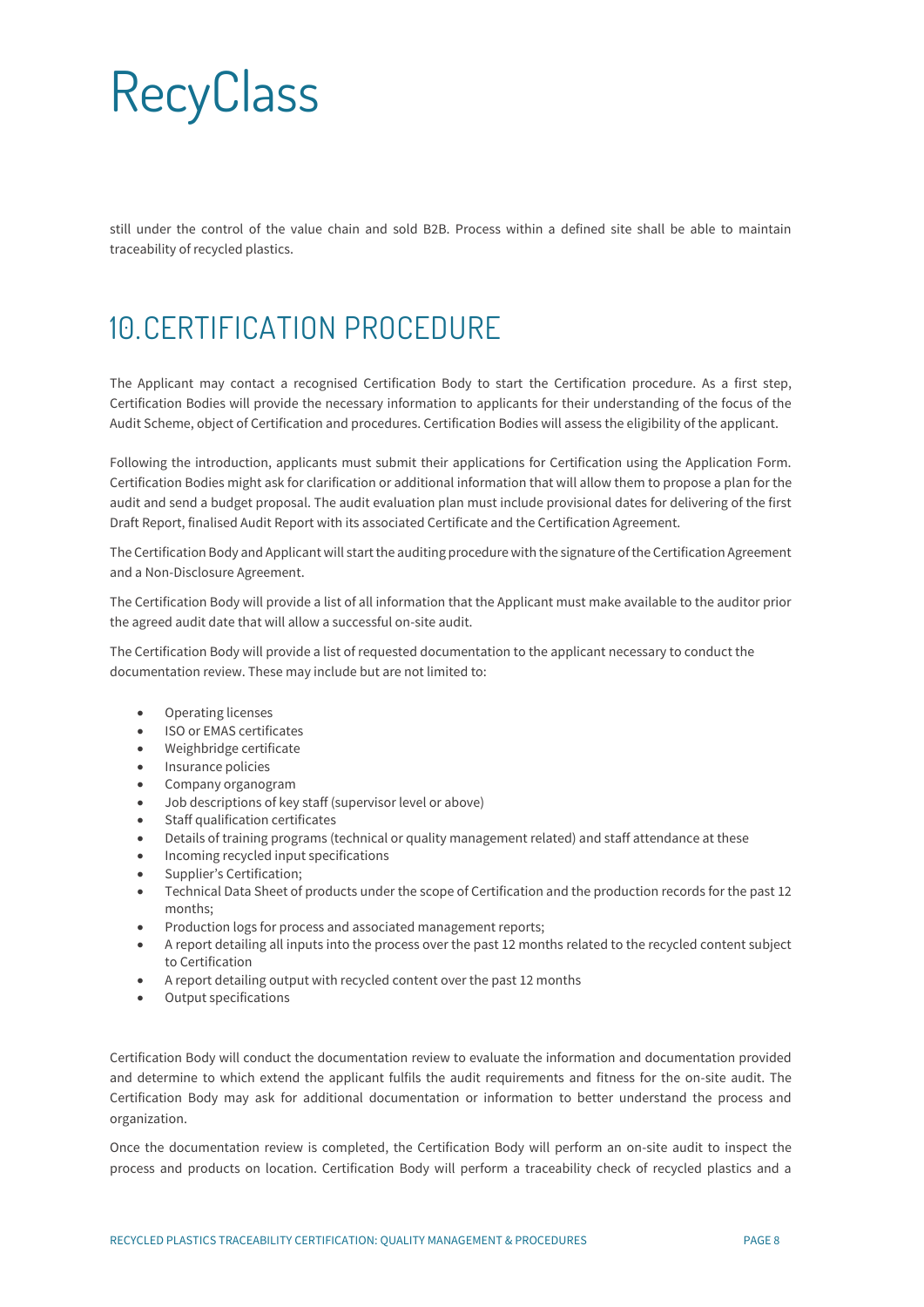reconciliation of volumes to verify that output corresponds to the recycled input used, considering losses or additives added. The Certification Body will also verify the veracity and accuracy of the provided documentation.

After the on-site audit, the Certification Body will prepare the Audit Report and Certificate. Any non-conformities identified and recommendations for improvement will be shared with the Applicant. Certification Bodies may determine a specific period of time for corrective actions to be implemented.

#### 10.1 AUDIT OUTCOME

In case of a successful audit, the Certification Body will issue:

- Draft Report (electronic copy): Issued no later than 4 weeks after the audit date. The applicant will dispose of 2 weeks to make comments.
- Audit draft Report: Sent by the Certification Body as an anonymous report to the quality controller for quality review (if applicable).
- Audit Report (secured electronic copy and printed copy x2): The Certification Body will issue the final Audit Report within 6 weeks after the audit date.
- Certificate: The Certification Body will provide the final certificate signed by the recognised auditor. An Annex will include a list of the products or families of products included in the Certification. The Certificate will be shared with RecyClass who will update this information to the RecyClass website.

The details of the information exchange between the Applicant and the Certification body are described in section 10.2.

| <b>Process</b>                                                                                                                                                                                                                                                                                                                                      | <b>Documentation</b>                                          | <b>Participants</b>              |
|-----------------------------------------------------------------------------------------------------------------------------------------------------------------------------------------------------------------------------------------------------------------------------------------------------------------------------------------------------|---------------------------------------------------------------|----------------------------------|
| <b>Introduction to the Certification</b><br>Certification Body provides the applicant with necessary<br>information to understand the procedures, purpose of the<br>audit and Audit Scheme requirements. Certification Body<br>organises a meeting with the applicant to ensure the right<br>understanding and create mutual trust between parties. | Procedures and Quality<br>Management Systems, Audit<br>Scheme | Certification Body,<br>Applicant |
| <b>Application submission</b><br>The applicant submits a Certification request to a recognised<br>Certification Body of their choice via the Application Form.<br>The Certification Body might request additional information<br>for clarification.                                                                                                 | <b>Application Form</b>                                       | Applicant,<br>Certification Body |
| <b>Application assessment</b>                                                                                                                                                                                                                                                                                                                       | Audit Plan, Budget Proposal                                   | Applicant,<br>Certification Body |

#### 10.2 DETAILED PROCEDURE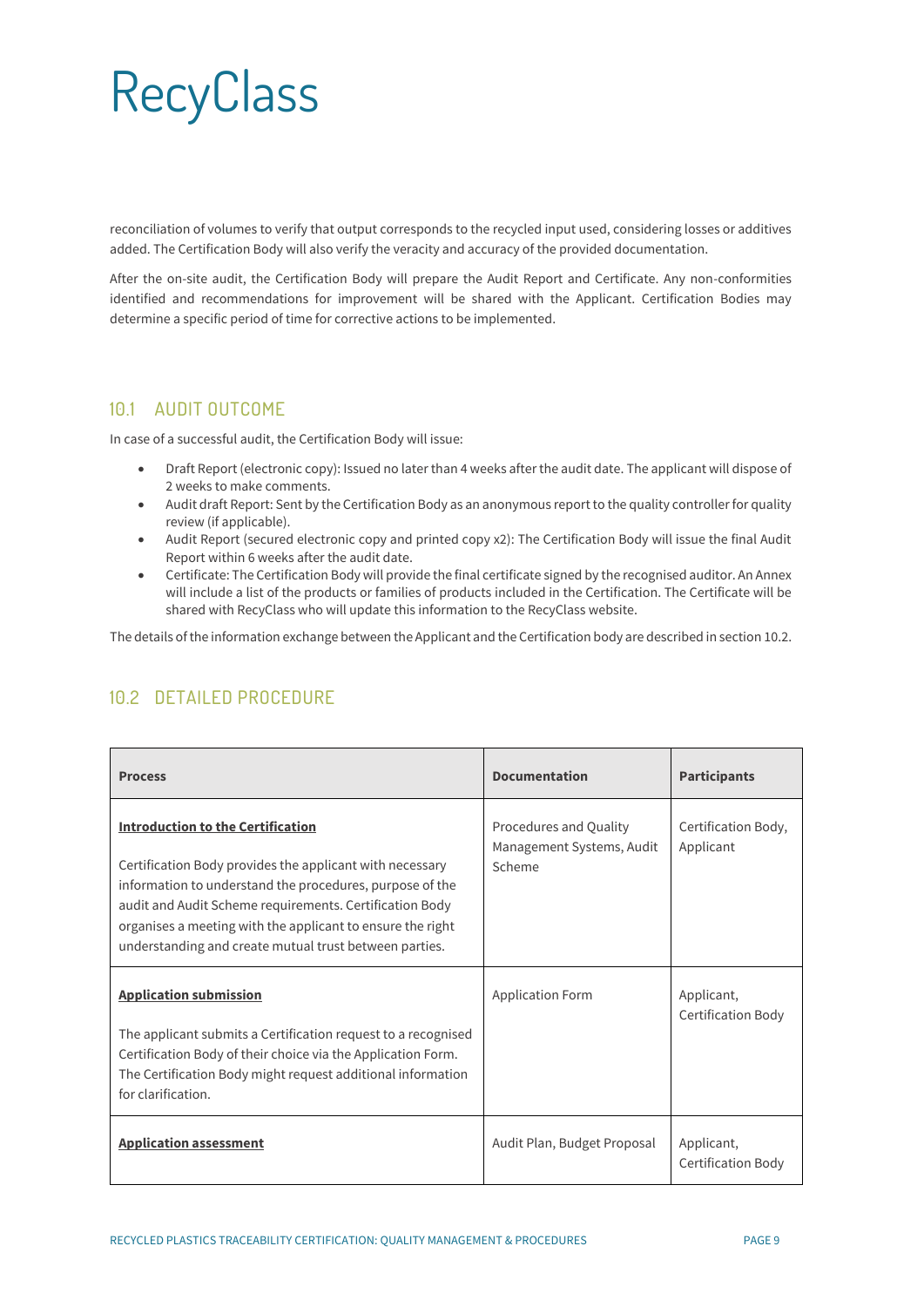| The Certification Body proposes a planning, timescales and a<br>quote to the Applicant for the audit.                                                                                                                                                                                                                                                      |                                          |                                         |
|------------------------------------------------------------------------------------------------------------------------------------------------------------------------------------------------------------------------------------------------------------------------------------------------------------------------------------------------------------|------------------------------------------|-----------------------------------------|
| The Certification Body determines to which extend the<br>applicant fulfils the Certification requirements.                                                                                                                                                                                                                                                 |                                          |                                         |
| <b>Signature of the Certification Agreement</b>                                                                                                                                                                                                                                                                                                            | Certification Agreement,<br><b>NDA</b>   | Applicant,<br><b>Certification Body</b> |
| Certification Body signs a Certification Agreement with the<br>Applicant.                                                                                                                                                                                                                                                                                  |                                          |                                         |
| The Applicant and the Certification Body will also sign an<br>NDA to safeguard the confidentiality of their process.                                                                                                                                                                                                                                       |                                          |                                         |
| <b>Communication with RecyClass &amp; data management</b>                                                                                                                                                                                                                                                                                                  | Certification code, third-<br>party code | Certification Body,<br>RecyClass        |
| Certification Bodies must communicate to RecyClass of any<br>new applications specifying the name of the company, date<br>of the scheduled audit and request of a Certification code.<br>RecyClass will subsequentially assign a code (RC00XX-COM-<br>MM-YY-CBS-AN) which must be included on the Audit Report<br>and its associated Certificate.          |                                          |                                         |
| The Certification will be created according to the following<br>guidance:                                                                                                                                                                                                                                                                                  |                                          |                                         |
| RC00XX - unique code per Certification                                                                                                                                                                                                                                                                                                                     |                                          |                                         |
| COM - 3 letters identifying the company name                                                                                                                                                                                                                                                                                                               |                                          |                                         |
| MM-YY - month and year of Certification expiration                                                                                                                                                                                                                                                                                                         |                                          |                                         |
| CBS - 3 letters identifying the Certification Body                                                                                                                                                                                                                                                                                                         |                                          |                                         |
| AN - 2 letters identifying the auditor                                                                                                                                                                                                                                                                                                                     |                                          |                                         |
| If needed, RecyClass will provide a third-party code for the<br>verification of the Audit Report.                                                                                                                                                                                                                                                          |                                          |                                         |
| <b>Documentation Review</b>                                                                                                                                                                                                                                                                                                                                | Applicant's documentation                | Applicant,<br><b>Certification Body</b> |
| The Applicant designates a person as the main contact with<br>the Certification body and a person or group of persons with<br>management responsibilities for the exchange of<br>documentation and additional information related to the<br>products, production process and management system<br>related to the Certification prior to the on-site audit. |                                          |                                         |
| The Certification Body evaluates the information and<br>documentation provided, requests additional clarifications if                                                                                                                                                                                                                                      |                                          |                                         |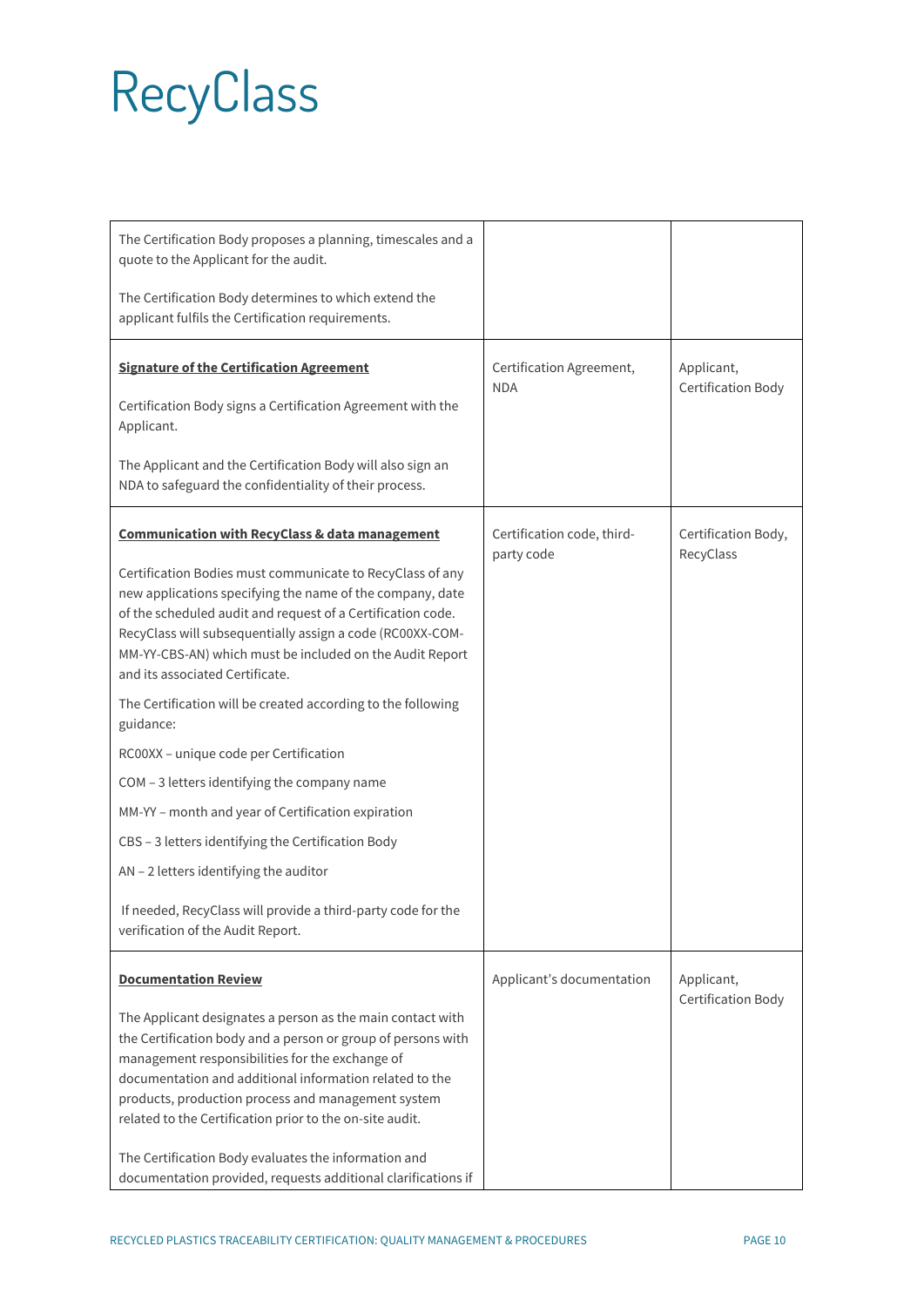| needed, and assesses to which extend the applicant fulfils                                                                                                                                                                                                                                                                                                                                                                                                                                                                                                                                                                                   |                           |                                                      |
|----------------------------------------------------------------------------------------------------------------------------------------------------------------------------------------------------------------------------------------------------------------------------------------------------------------------------------------------------------------------------------------------------------------------------------------------------------------------------------------------------------------------------------------------------------------------------------------------------------------------------------------------|---------------------------|------------------------------------------------------|
| the Certification requirements.                                                                                                                                                                                                                                                                                                                                                                                                                                                                                                                                                                                                              |                           |                                                      |
| <b>On-site Audit</b><br>A recognised auditor from the Certification Body conducts<br>the on-site audit upon agreeing a date with the Applicant.                                                                                                                                                                                                                                                                                                                                                                                                                                                                                              | Audit Scheme              | Applicant,<br><b>Certification Body</b><br>(auditor) |
| The auditor will:                                                                                                                                                                                                                                                                                                                                                                                                                                                                                                                                                                                                                            |                           |                                                      |
| Inspect the organisation's site, process and<br>products;<br>Determine that all information provided is correct<br>and complete;<br>Assess the production process and management<br>systems critical to the product conformity/ related<br>to the audit requirements to verify the traceability<br>and systems implemented in the site according to<br>the Audit Scheme.<br>Determine compliance with the requirements<br>detailed in the Audit Scheme.<br>The onsite audit will take place during 1 day. The time of the<br>audit might vary depending on the number of products<br>audited, size of the site or complexity of the process. |                           |                                                      |
| <b>Audit Report Preparation</b>                                                                                                                                                                                                                                                                                                                                                                                                                                                                                                                                                                                                              | Audit Report              | Certification Body<br>(auditor)                      |
| After the onsite audit, the Certification Body will prepare the<br>final Audit Report. The draft may be shared with the<br>Applicant to clarify any final questions.                                                                                                                                                                                                                                                                                                                                                                                                                                                                         |                           |                                                      |
| Certification Bodies will communicate any non-conformities<br>to the applicant and will request the implementation of<br>corrective actions if needed or describe recommendations<br>for improvement.                                                                                                                                                                                                                                                                                                                                                                                                                                        |                           |                                                      |
| <b>Review and Certification decision</b>                                                                                                                                                                                                                                                                                                                                                                                                                                                                                                                                                                                                     | Audit Report; Certificate | Certification Body<br>(reviewer)                     |
| A recognised auditor from the Certification Body who was<br>not part of the onsite audit, will review the Audit Report (and<br>additional documentation if needed) to ensure it provides an<br>adequate and effective demonstration of the fulfilment of the<br>requirements specified in the Audit Scheme.                                                                                                                                                                                                                                                                                                                                  |                           |                                                      |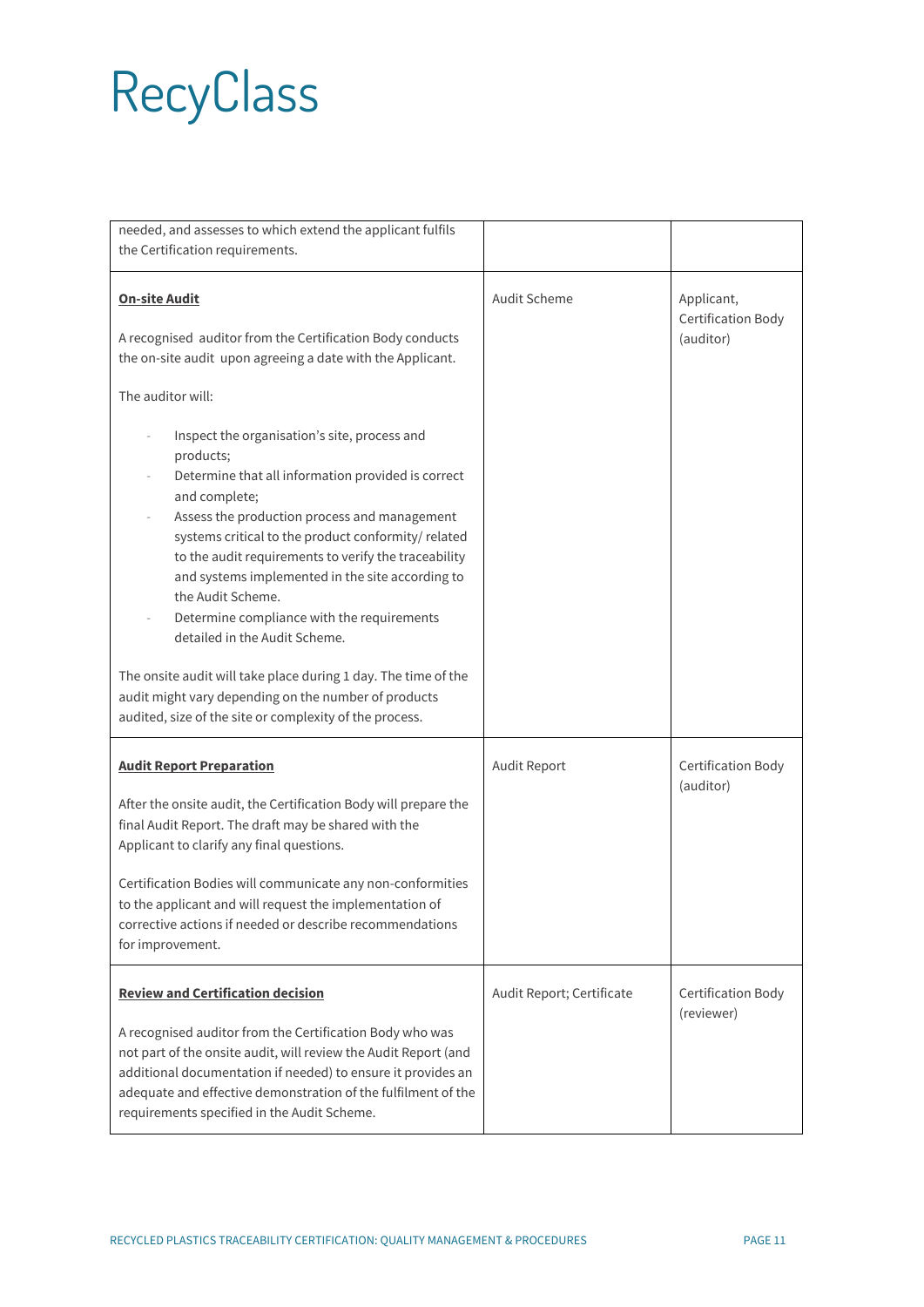| If the outcome of the review is positive, the recognised<br>auditor makes the decision to issue the Certification. When<br>the review is negative, Certification will not be granted.                                                                                                                                                   |                                                     |                                                        |
|-----------------------------------------------------------------------------------------------------------------------------------------------------------------------------------------------------------------------------------------------------------------------------------------------------------------------------------------|-----------------------------------------------------|--------------------------------------------------------|
| <b>Quality Control</b><br>If applicable, review of the anonymised Certification Report<br>by the RecyClass responsible body.                                                                                                                                                                                                            | Anonymised Audit Report                             | Certification Body,<br>RecyClass quality<br>controller |
| <b>Certificate of conformity release</b>                                                                                                                                                                                                                                                                                                | Audit Report; Certificate; Use<br>of Claim Guidance | Certification Body;<br>RecyClass                       |
| Following a positive outcome, the Certification Body issues<br>the final Certificate.                                                                                                                                                                                                                                                   |                                                     |                                                        |
| The Certificate must state the list of certified products and<br>the address of the process or operation audited connected to<br>the object of certification.                                                                                                                                                                           |                                                     |                                                        |
| The Certificate must state the issuing Certification Body and<br>must be signed by the auditor in charge of the audit.                                                                                                                                                                                                                  |                                                     |                                                        |
| The applicant will also be listed in the RecyClass website list<br>of certified companies.                                                                                                                                                                                                                                              |                                                     |                                                        |
| The certification holder can use the Certification logo on the<br>certified products after signing a licensing agreement.                                                                                                                                                                                                               |                                                     |                                                        |
| The Certification Body will also provide the Use of Claims<br>Guidance to the Applicant detailing how the results of the<br>audit may be communicated.                                                                                                                                                                                  |                                                     |                                                        |
| The Certification Body will share the final Certificate and<br>Summary Sheet with RecyClass and communicate the<br>finalisation of the auditing process. RecyClass will include<br>information about the certified company on the website.<br>Communication of the granted Certification can also be<br>coordinated with the Applicant. |                                                     |                                                        |
| The Certificate and Audit Report will be released within 6<br>weeks of the date of the onsite audit.                                                                                                                                                                                                                                    |                                                     |                                                        |
| <b>Monitoring Audit</b>                                                                                                                                                                                                                                                                                                                 |                                                     |                                                        |
| A monitoring audit will take place once a year.                                                                                                                                                                                                                                                                                         |                                                     |                                                        |
| The date of the onsite audit will be agreed between the<br>Certification holder and the Certification Body six weeks                                                                                                                                                                                                                    |                                                     |                                                        |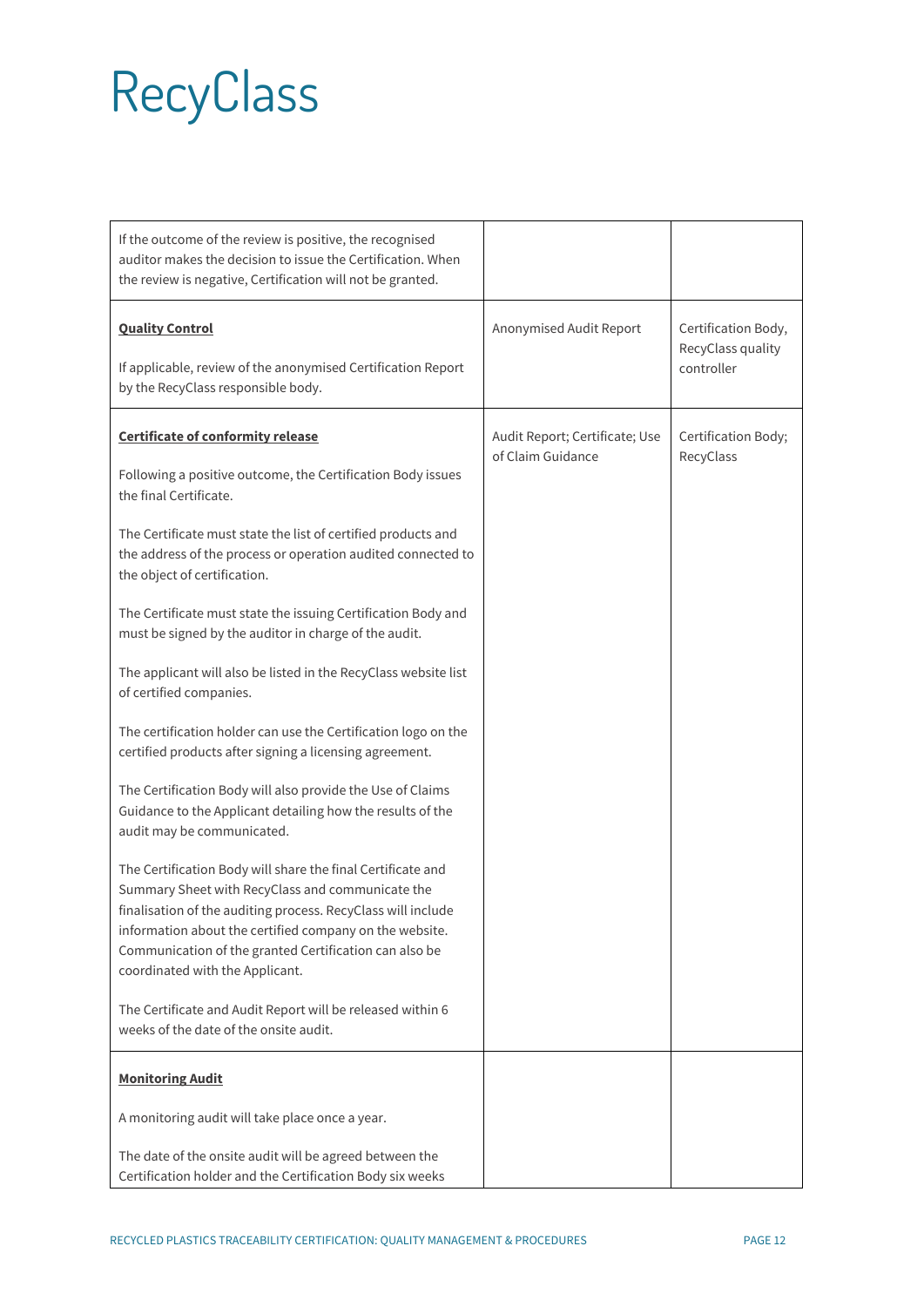prior to the expiration date. If the outcome of the audit is positive, the date of validity will be carried down one additional year.

In a monitoring audit the Certification code will be changed adapting the year of the validity.

### <span id="page-12-0"></span>11. VALIDITY OF CERTIFICATION

The period of validity of the Certification and the right to use RecyClass logo and claims is limited to 1 year from the date of issue, given that no significant changes to the certified process or products are made.

The validity of the Certification is subject to the conditions below and the Certification Agreement:

- Certification is valid for the process and products evaluated and listed in the Certificate.
- Certification holders must fulfil all Certification requirements as described during the audit preparation. Any significant changes to the process or products under Certification must be communicated to the Certification Body immediately**.**

Any modifications to the Audit Scheme will require a monitoring audit within the period of 1 year. If the certificate is withdrawn, the declaration of conformity will no longer be valid.

#### <span id="page-12-1"></span>12.MONITORING AUDITS

A monitoring audit must take place once a year to renew the validity of the Certification. Monitoring audits ensure demonstrated continuous fulfilment with the audit requirements. Monitoring audits must be conducted up to 6 weeks in advance to the date of expiration. Upon a positive outcome of the Certification, the validity will subsequently be renewed for additional year.

Decision-based extensions of the validity of a certificate can be granted in justified cases by Certification Bodies in consultation with RecyClass. Certification Bodies will count with an internal procedure describing the mechanism of the extension. Extensions can be granted for a maximum period of 2 months. An extension of the validity of a certificate will not modify the date of validity for the next period.

#### <span id="page-12-2"></span>13. SUSPENSION OR WITHDRAWAL OF CERTIFICATION

Suspension of Certification is a measure intended to protect the integrity of the Certification. Certification Bodies may suspend an issued Certification in case of one of the following cases:

• Non-conformities found during a monitoring audit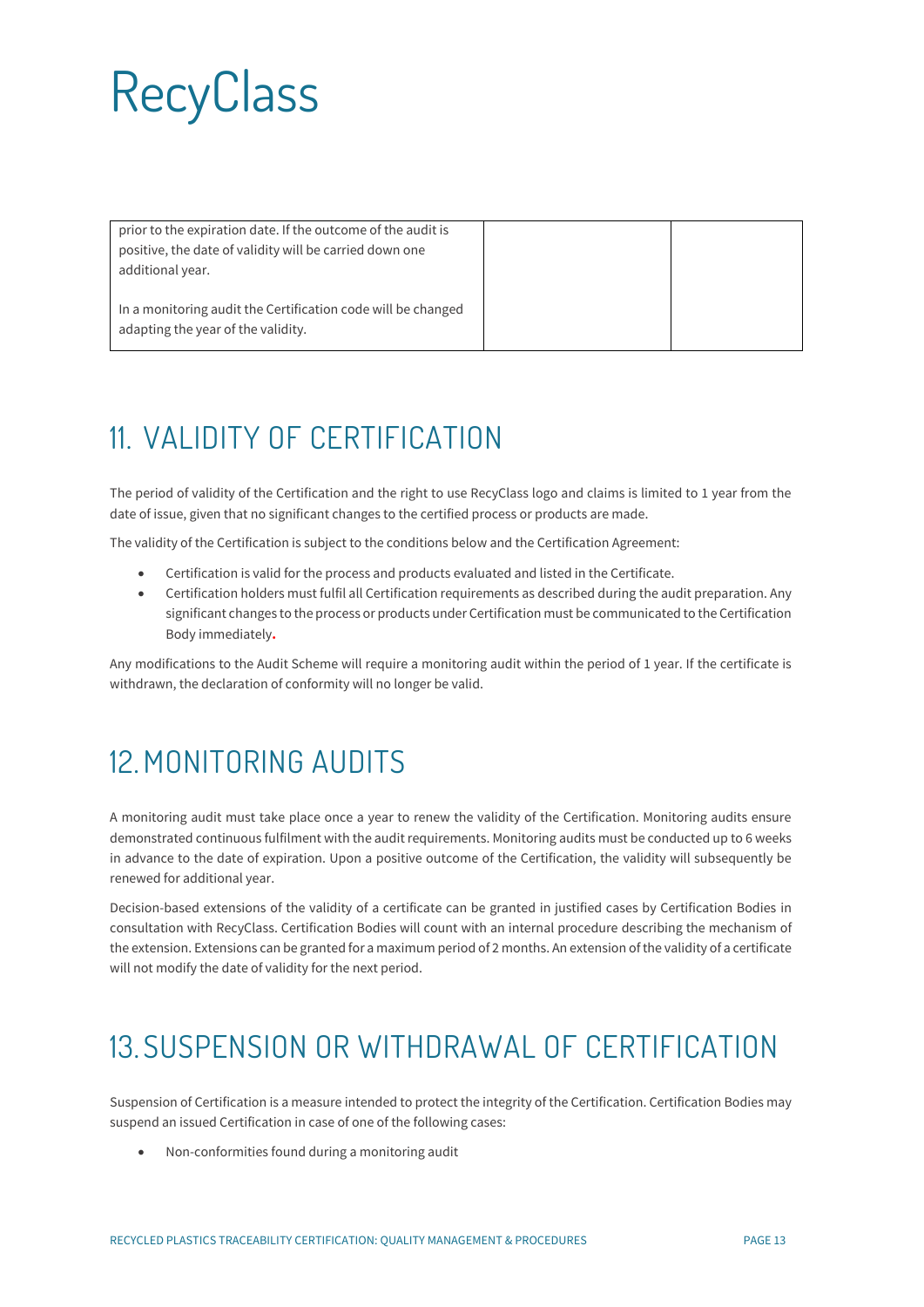- Requirements defined in the Audit Scheme and Certification Agreement are no longer fulfilled by the Certification holder
- Mandatory corrective actions defined in the Audit Report have not been adapted within the specified timeframe.

Certification Bodies will notify the suspension of Certification to certification holders. The information will include:

- Justification for the suspension
- Period of the suspension
- Practicalities of implementing the suspension communication to costumers, stakeholders, regulations as well as handling of products with claim or logo already on the market.
- Conditions to be fulfilled by the certification holder for lifting the suspension.

Certification may be revoked when mandatory corrective actions where not fulfilled, or suspension of a Certification had no effect. Certification Bodies may also revoke a Certification directly.

In case of withdrawal of the Certification, Certification Bodies must request certification holder to remove claims and logos from all affected products within the custody of the certification holder, clients or directly on the market. Certification holders are also requested to inform related customers by letter.

Certification holders may request the termination of the Certification by contacting the issuing Certification Body.

Certification holders have the right to appeal a decision for withdrawal according to the procedure described in section 7.

Reports of non-conformity of a certification holder according to the Certification Agreement and Certification requirements must be addressed to their respective Certification Bodies. Certification Bodies will investigate the reporting to determine if there is reason for suspension or withdrawal of Certification.

If considered appropriate, RecyClass may request a quality control spot check as described in Section 6. launch an investigation to determine if there is reason for withdrawal of Certification.

<span id="page-13-0"></span>In case of a failed spot check audit, Certification will be suspended or withdrawn.

#### 14. CHANGES AFFECTING CERTIFICATION

Changes in the product, process or quality management system that would affect conformity with the Audit Scheme requirements must be communicated to the CB.

When the applicant would like to extend the scope of the conformity assessment, add or remove products or modify the share of recycled content in a certified product or family of products, this must be communicated to their Certification Body who will carry out the necessary actions to amend the Certificate.

<span id="page-13-1"></span>Expansion of the Certification can be done after the issue of the Certification via documentation review or on-site audit.

#### 15. COST OF CERTIFICATION

The cost of audits is incurred by the applicant and consists of two separate items: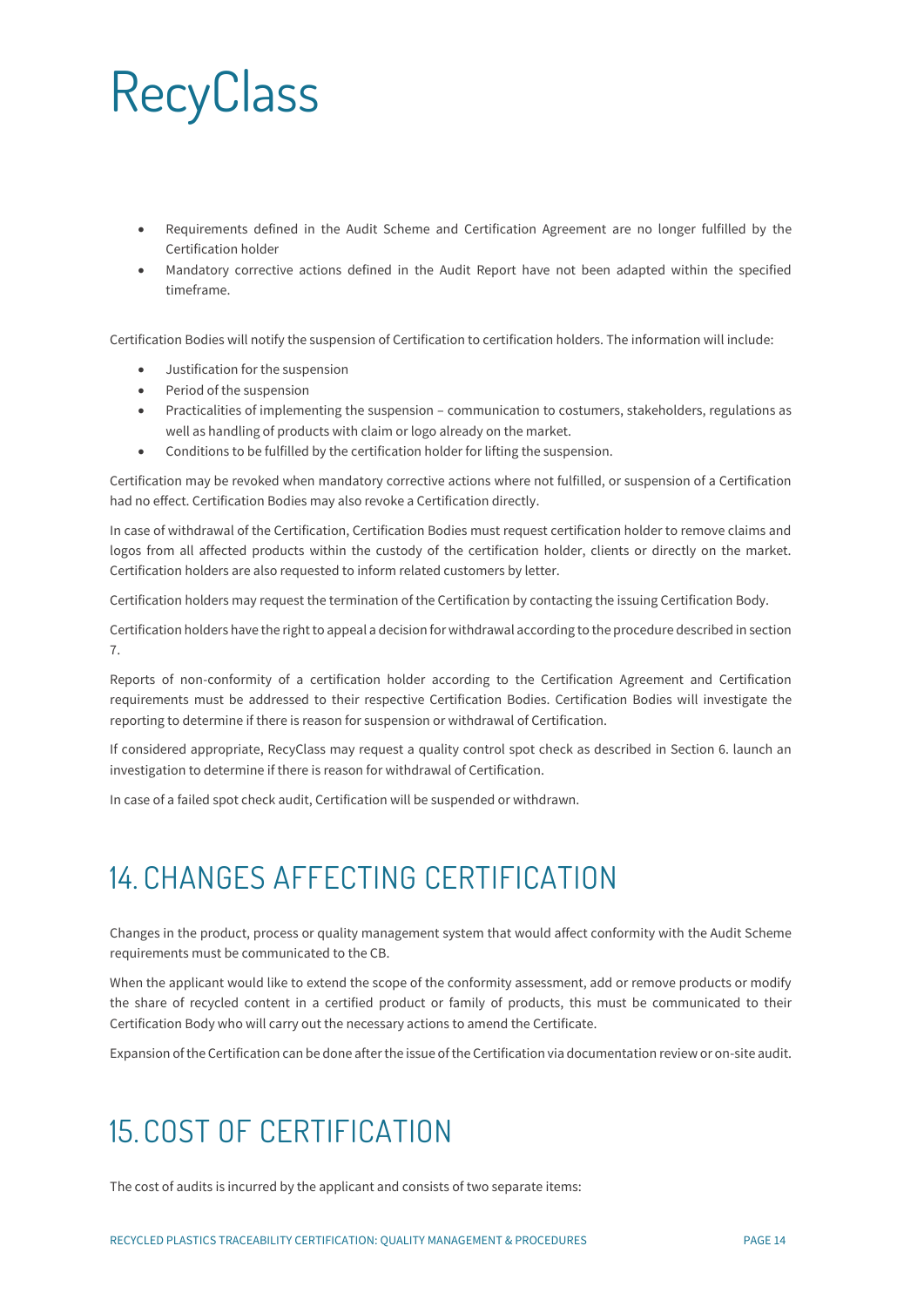- RecyClass fee of 150 € for Certification. The fee covers administration and data management costs.
- Certification Body fee which is set independently by Certification Bodies; therefore, the costs may vary. The budget proposal must be provided to the Applicant in advance.

#### <span id="page-14-0"></span>16.COMMUNICATIONS, USE OF CERTIFICATE, CLAIMS AND LOGOS

Audit results, claims and logos can be used on communication materials when referring to certified products and processes – for instance on websites, social media platforms or the products with certified recycled material themselves. The information and conditions of the document "Use of Claims Guidance" apply. The elements of the logo cannot be altered in any way and must be used together as a whole. Where adequate, the logo in black or in negative can be used. The guidelines and requirements included in the document "Logo Design Guidelines" apply.

RecyClass may use aggregated data referred to the data of the RecyClass Certificates for communication purposes. The list of certified products, companies and production sites will be added to the website.

To protect the integrity of the certification and the validity of the claims, it is important that the logos are used correctly. If you think the logo is being misused, please report it immediately to *[info@recyclass.eu](mailto:info@recyclass.eu)*

### <span id="page-14-1"></span>17 MISUSE OF THE CERTIFICATION CLAIMS AND LOGOS

Unauthorized use of the RecyClass logo is not permitted for any products not covered under a license agreement/for any products not covered under a Certification.

Examples of misuse include but are not limited to:

- A company uses the RecyClass logos without being in possession of a valid certificate.
- A certification holder uses the logo with an expired or withdrawn Certificate;
- A certification holder uses the logo on a product or process where changes were made without informing the issuing Certification Body. Change of the process or products requires re-certification or an amendment to the Certificate;
- A certification holder uses the logo for products which were not included under the Certification scope.

RecyClass will launch an investigation in case of suspicion or notification of unauthorised, incorrect, or misleading use of the RecyClass claims, logos and Certificates, whether through negligence or fraud. RecyClass will consider and verify these allegations. RecyClass reserves the right to publish the transgression and or take legal action under civil law (e.g. by lodging a claim for damages).

The right to use Certification logos and claims are issued to the certification holder by the recognised Certification Bodies together with the certificate. In case of verified misuse, Certification Bodies must take appropriate measures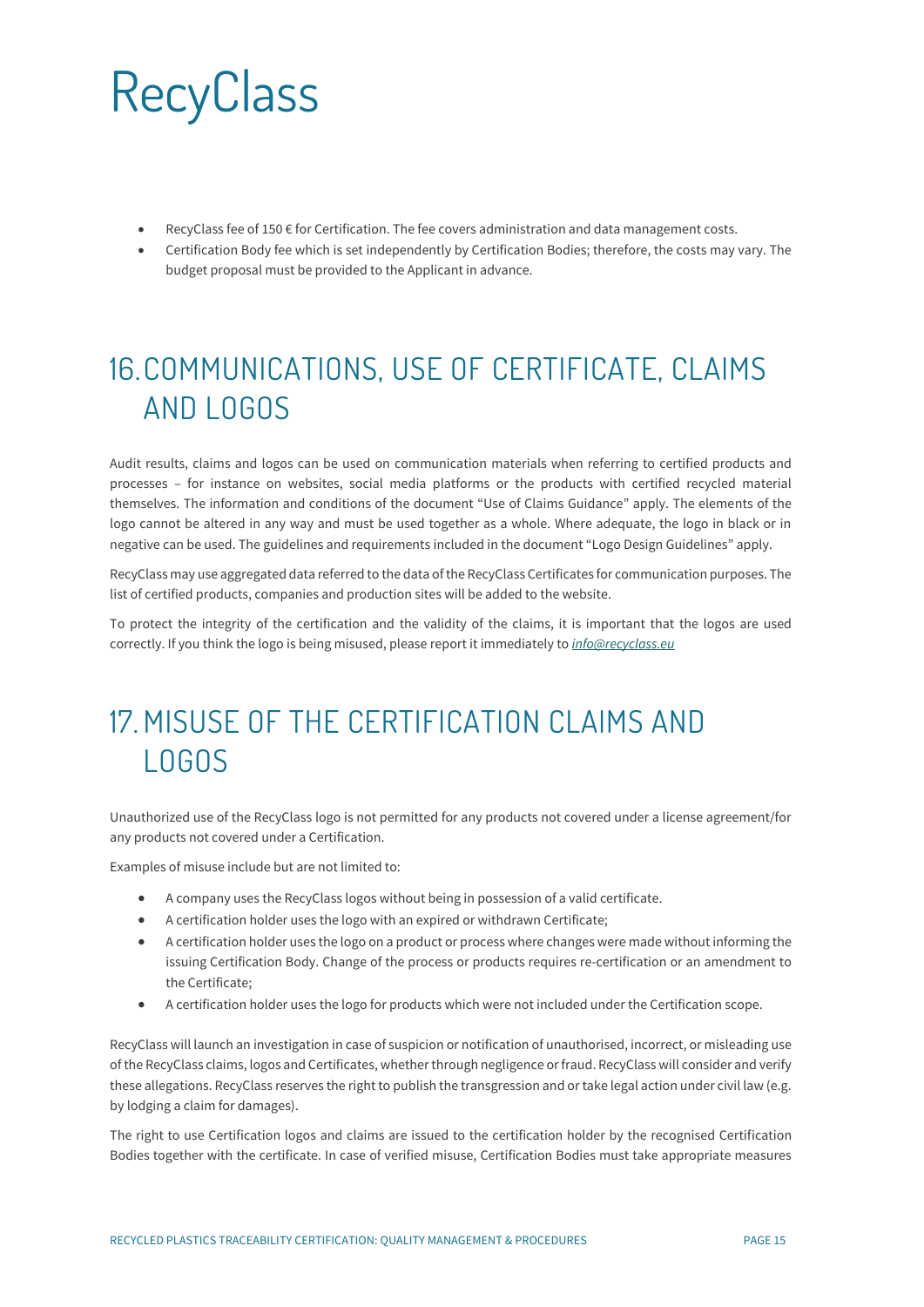with certification holders and demand them to implement corrective actions within a determined period of time. In case of failure to comply, Certification can be suspended and withdrawn.

If Certification Bodies would decide to take legal action against unauthorised use of the Certification logo or claims, they would inform RecyClass accordingly.

If RecyClass identifies misuse, the issuing Certification Bodies will be requested to take action.

<span id="page-15-0"></span>If you suspect or identify misuse of the logos and claims, please get in touch with RecyClass.

#### 18.ANNEX I: TERMS OF USE OF CERTIFICATION

Certification holders of any of the RecyClass Certifications must ensure compliance with the criteria below throughout the course of the audit and the duration of a certificate's validity. The following terms are in line with the requirements laid out in ISO/IEC 17065:2013.

- Certification holders must fulfil all Certification requirements as described during the audit preparation. Any significant changes to the process or products under Certification must be communicated to the Certification Body immediately.
- Use of Claims and logos are restricted to certified products and processes following the guidelines provided by the document "Use of Claim".
- Certification holders must maintain records and address any complaints submitted related to a valid Certification.
- Certification holders must not use any RecyClass Certificate in a manner which could bring RecyClass and its Certification Bodies into a dispute.
- In case of withdrawal of a Certificate by the Certification Body, certification holder must stop the use of the associated claim and logos.
- Certification holders must inform the relevant Certification Body of any changes that may affect the ability of a package to conform with the Certification requirements. Certification holders might request an extension of the Certification.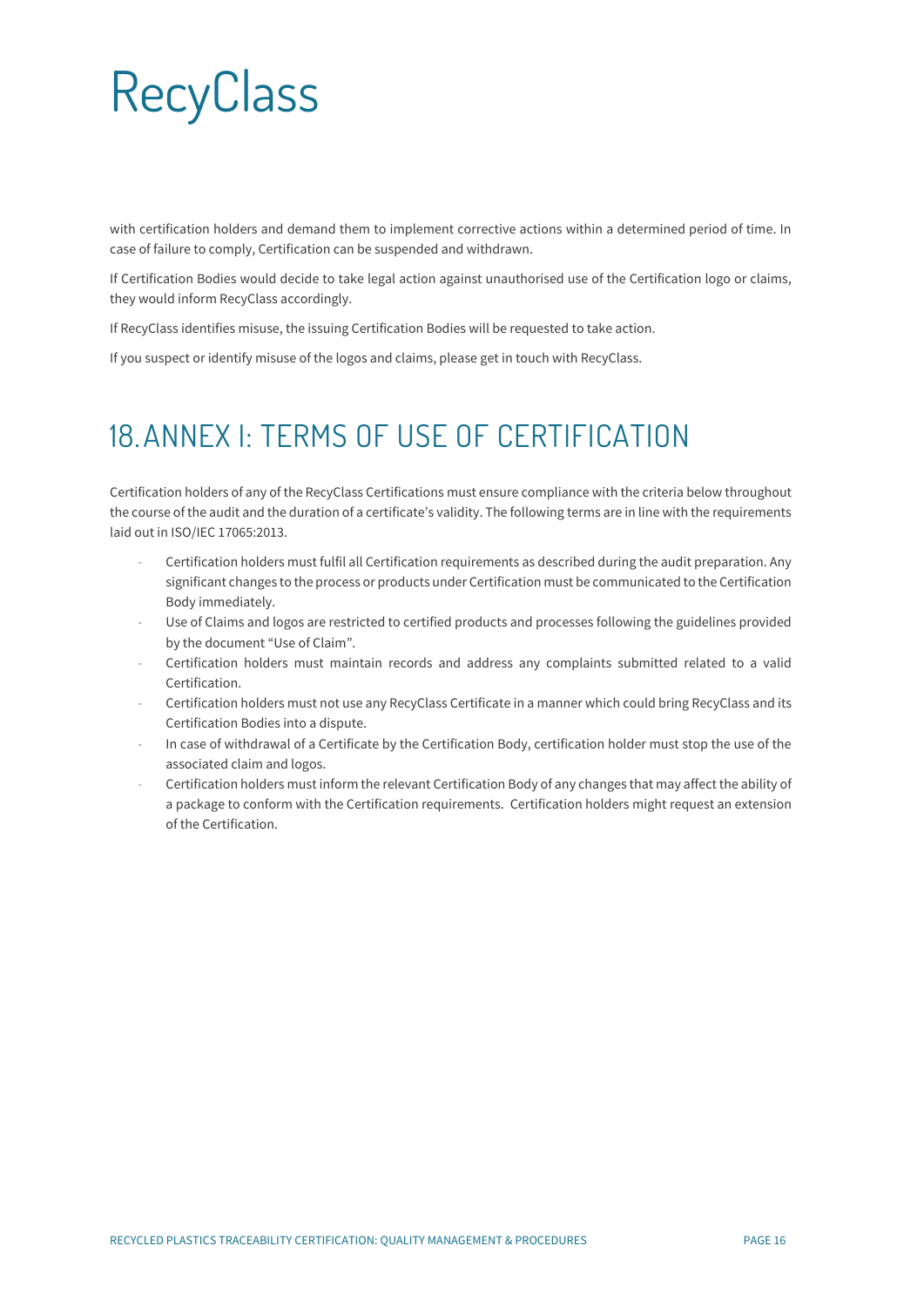### <span id="page-16-0"></span>19.ANNEX II: TABLE OF CHANGES

| <b>Version</b> | <b>Date</b>   | <b>Section</b> | <b>Update description</b>                                                  |
|----------------|---------------|----------------|----------------------------------------------------------------------------|
| 2.1            | November 2021 | 2.2            | Added point on the communication of changes to home<br>Accreditation Body. |
| 2.1            | November 2021 | 5              | Addition of a description of requirements for<br>Accreditation Bodies.     |
| 2.1            | November 2021 | 10.1           | Wording clarification.                                                     |
| 2.1            | November 2021 | 12             | Description of provisions for the extension of<br>certificates.            |

| <b>Version</b> | <b>Date</b>      | <b>Section</b> | <b>Update description</b>                                                                                             |
|----------------|------------------|----------------|-----------------------------------------------------------------------------------------------------------------------|
| 2.0            | <b>July 2021</b> | $\overline{2}$ | Additional explanation added on the procedure for<br>changes and updates within the Certification Scheme.             |
| 2.0            | <b>July 2021</b> | 3              | Added requirements on the use of official<br>documentation.                                                           |
| 2.0            | <b>July 2021</b> | 4              | Added explanations on the communication between<br>RecyClass and CBs.                                                 |
| 2.0            | <b>July 2021</b> | $\overline{7}$ | Editorial changes.                                                                                                    |
| 2.0            | <b>July 2021</b> | 8              | Detailed explanation for CBs on how to handle<br>complaints from Certification holders, as well as<br>RecyClass role. |
| 2.0            | <b>July 2021</b> | 9              | Clarification, editorial change.                                                                                      |
| 2.0            | <b>July 2021</b> | 10             | Addition of procedure steps and clarifications for the<br>Certification procedure.                                    |
| 2.0            | <b>July 2021</b> | 11             | New section specifically on validity of Certification.                                                                |
| 2.0            | <b>July 2021</b> | 12             | New section specifically on monitoring audits.                                                                        |
| 2.0            | <b>July 2021</b> | 13             | New section specifically on suspension or withdrawal of<br>Certifications. Clarifications were added.                 |
| 2.0            | <b>July 2021</b> | 14             | New section specifically on changes affecting<br>Certification.                                                       |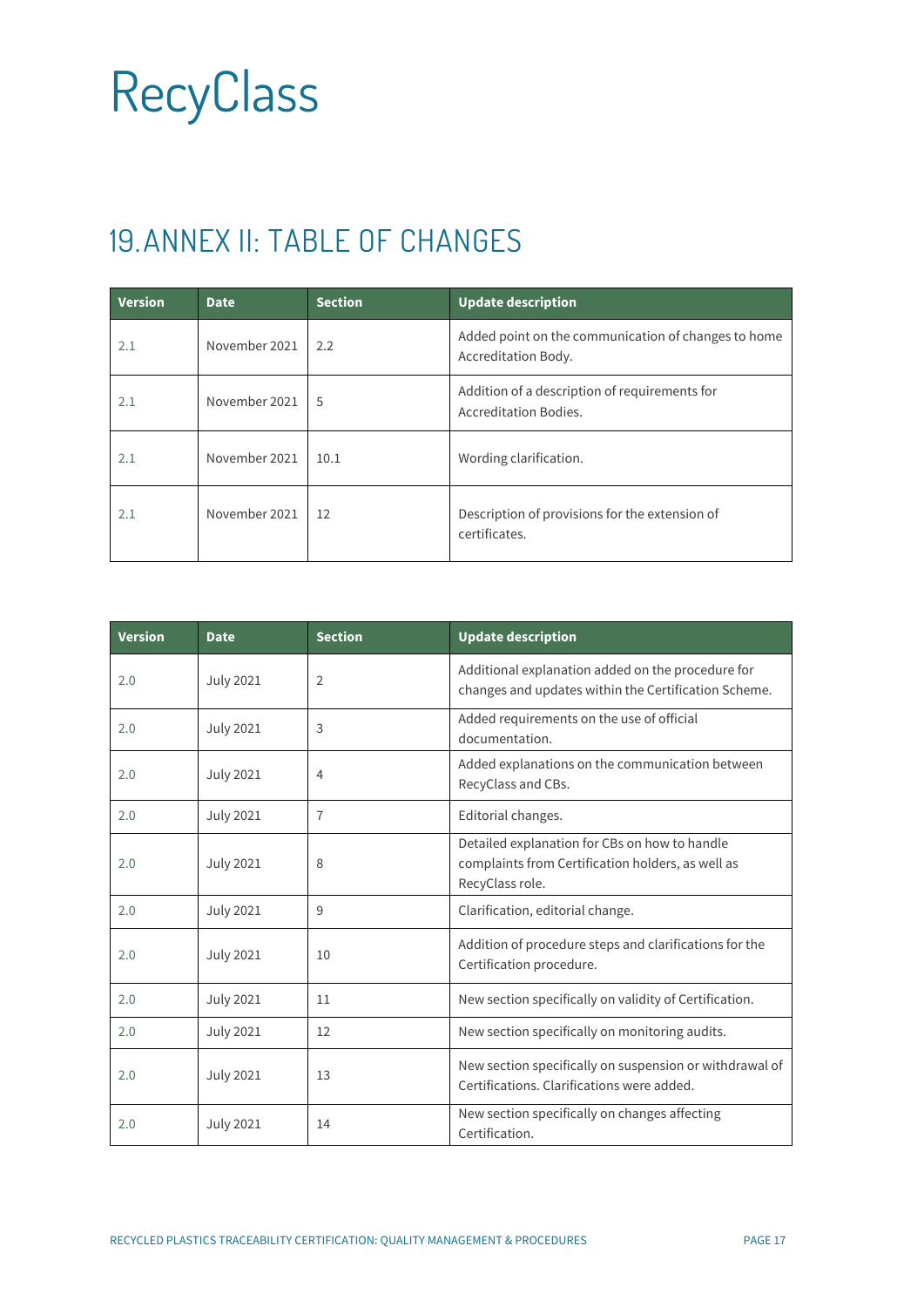|  | July 2021 |  | New section specifically on misuse of the Certification<br>claims and logos. |
|--|-----------|--|------------------------------------------------------------------------------|
|--|-----------|--|------------------------------------------------------------------------------|